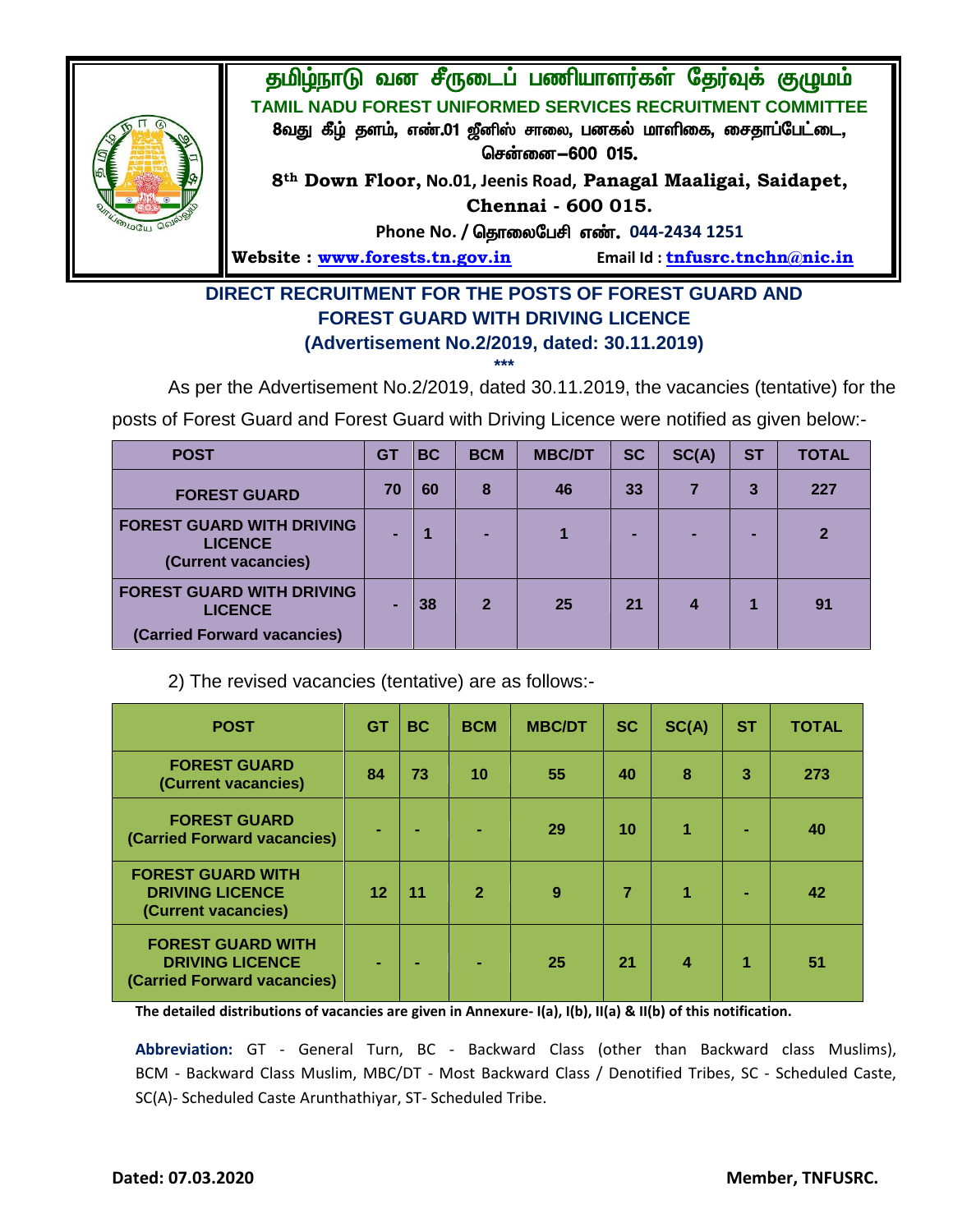| ANNEXURE $-I(a)$                                                 |
|------------------------------------------------------------------|
| Forest Guard                                                     |
| Distribution of vacancies – 40 posts (Carried Forward Vacancies) |

| SI.<br>No. | Category                                               | <b>Total</b> | Grand<br><b>Total</b> |
|------------|--------------------------------------------------------|--------------|-----------------------|
| 1          | <b>MBC/DT - GENERAL</b><br>(Carried Forward Vacancies) | 29           |                       |
| 2          | <b>SC - GENERAL</b><br>(Carried Forward Vacancies)     | 10           | 40                    |
| 3          | SC(A) - GENERAL<br>(Carried Forward Vacancies)         |              |                       |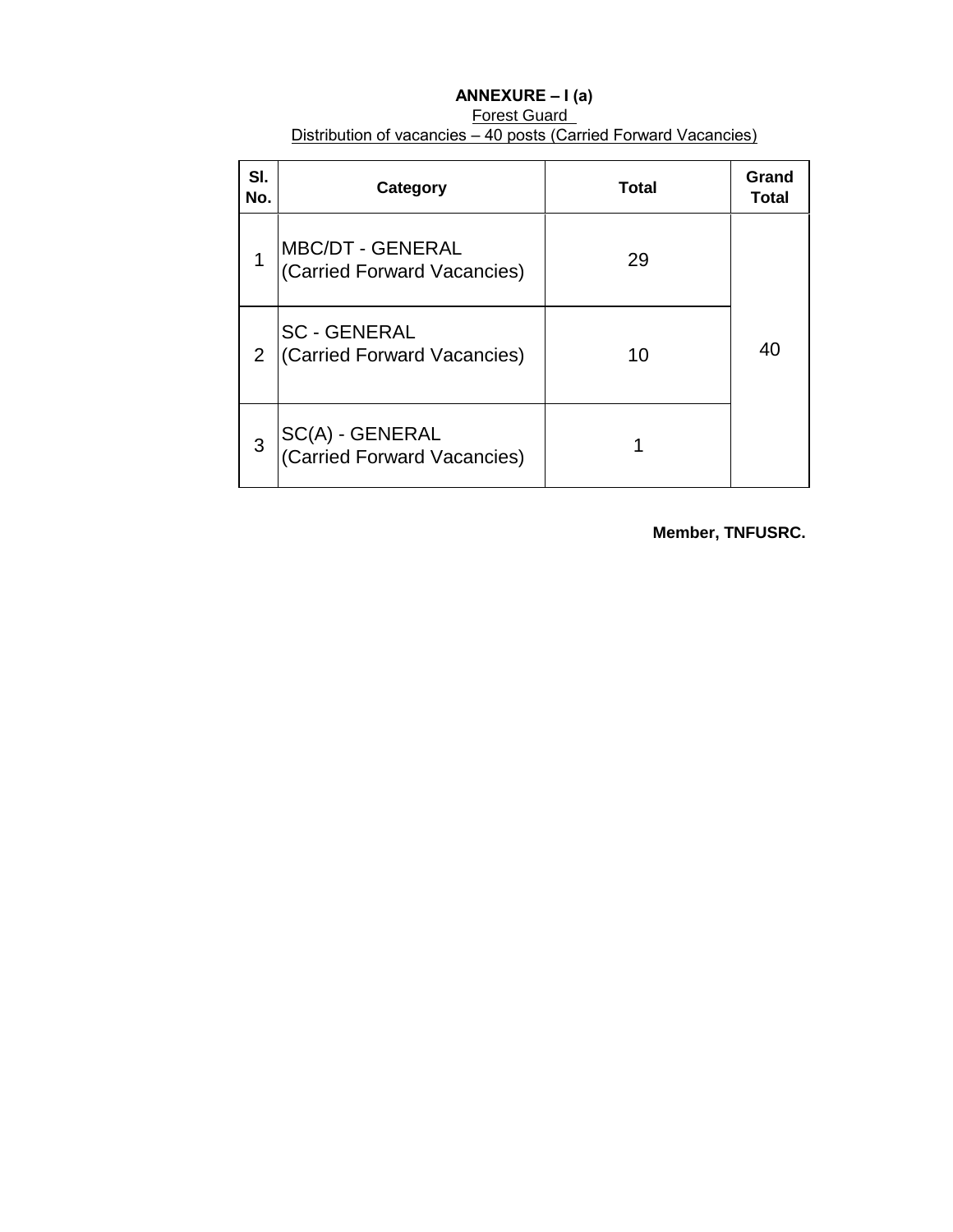## **ANNEXURE – I (b)** Forest Guard – Distribution of vacancies – 273 posts (Current vacancies)

|                | <b>GENERAL</b>         | <b>BACKWARD CLASSES</b><br><b>(OTHER THAN BACKWARD CLASS M</b> |                |  |                       |                           |                |
|----------------|------------------------|----------------------------------------------------------------|----------------|--|-----------------------|---------------------------|----------------|
| Sl. No         | Category               | Total                                                          | Grand<br>Total |  | SI.<br>N <sub>0</sub> | Category                  | Tota           |
| 1              | <b>GT-GENERAL</b>      | 41                                                             |                |  |                       | <b>BC - GENERAL</b>       | 36             |
| $\overline{2}$ | GT-PSTM                | 10                                                             |                |  | 2                     | <b>BC - PSTM</b>          | 8              |
| 3              | <b>GT-WOMEN</b>        | 17                                                             |                |  | 3                     | <b>BC - WOMEN</b>         | 16             |
| $\overline{4}$ | GT - W - PSTM          | 5                                                              |                |  | 4                     | BC - W -PSTM              | $\overline{4}$ |
| 5.             | <b>GT-SPORTS</b>       | 3                                                              |                |  | 5.                    | <b>BC - SPORTS</b>        | 3              |
| 6              | GT - EX - SPORTS       | 3                                                              | 84             |  | 6                     | <b>BC - EX - SPORTS</b>   | 2              |
| 7              | $GT - DW$              | $\overline{a}$                                                 |                |  | 7                     | $BC - DW$                 |                |
| 8              | GT - DW - PSTM         | 1                                                              |                |  | 8                     | <b>BC - DW-PSTM</b>       |                |
| 9              | GT - PSTM - SPORTS     |                                                                |                |  | 9                     | <b>BC - PSTM - SPORTS</b> |                |
| 10             | GT - EX -PSTM - SPORTS |                                                                |                |  | 10                    | BC - EX - PSTM - SPORTS   |                |

| <b>MOST BACKWARD CLASSES / DENOTIFIED TRIBES</b> |                       |                |                       |  |                       | <b>BACKWARD CLASS (MUSLIMS)</b> |       |
|--------------------------------------------------|-----------------------|----------------|-----------------------|--|-----------------------|---------------------------------|-------|
| Sl. No                                           | Category              | Total          | Grand<br><b>Total</b> |  | SI.<br>N <sub>0</sub> | Category                        | Total |
|                                                  | MBC/DT - GENERAL      | 26             |                       |  |                       | BC (M) - GENERAL                | 4     |
| $\overline{2}$                                   | MBC/DT - PSTM         | 7              |                       |  | $\overline{2}$        | BC (M) - PSTM                   |       |
| 3                                                | MBC/DT - WOMEN        | 12             |                       |  | 3                     | BC (M) - WOMEN                  |       |
| 4                                                | MBC/DT - W - PSTM     | 3              | 55                    |  |                       | 4 BC (M) - W -PSTM              |       |
| $\overline{5}$                                   | MBC/DT - SPORTS       | 3              |                       |  | 5                     | BC (M) - SPORTS                 |       |
| 6                                                | MBC/DT - EX - SPORTS  | $\mathfrak{D}$ |                       |  | 6                     | $BC(M) - DW$                    |       |
|                                                  | MBC/DT - DW           |                |                       |  |                       | $BC(M) - EX$                    |       |
| 8                                                | MBC/DT-EX-PSTM-SPORTS |                |                       |  |                       |                                 |       |

|                | <b>SCHEDULED CASTES</b> | SI.<br>N <sub>o</sub> | Category              | <b>Tot</b>            |                         |            |
|----------------|-------------------------|-----------------------|-----------------------|-----------------------|-------------------------|------------|
| Sl. No         | Category                | Total                 | Grand<br><b>Total</b> |                       | SC(A)-GENERAL           | 4          |
|                | <b>SC - GENERAL</b>     | 20                    |                       | $\overline{2}$        | $SC(A)$ -PSTM           | 1          |
| $\mathfrak{D}$ | <b>SC-PSTM</b>          | 4                     |                       | 3                     | SC(A)-WOMEN             | 2          |
| 3              | <b>SC-WOMEN</b>         | 9                     |                       | 4                     | $SC(A)$ - EX            | 1          |
| 4              | SC - W -PSTM            | $\mathfrak{D}$        |                       |                       |                         |            |
| 5              | <b>SC-SPORTS</b>        |                       | 40                    |                       |                         |            |
| 6              | <b>SC - EX - SPORTS</b> |                       |                       |                       | <b>SCHEDULED TRIBES</b> |            |
| 7              | SC - DW                 | 1                     |                       | SI.<br>N <sub>0</sub> | Category                | <b>Tot</b> |
| 8              | SC - PSTM - SPORTS      | 1                     |                       |                       | <b>ST-PSTM</b>          | 1          |
| 9              | SC - EX - PSTM - SPORTS |                       |                       | 2.                    | <b>ST-WOMEN</b>         | 1          |

| GENERAL                               |    |                       |              | <b>BACKWARD CLASSES</b><br>(OTHER THAN BACKWARD CLASS MUSLIMS) |                       |    |  |  |  |  |
|---------------------------------------|----|-----------------------|--------------|----------------------------------------------------------------|-----------------------|----|--|--|--|--|
| Grand<br><b>Total</b><br>)ry<br>Total |    | Sl.<br>N <sub>0</sub> | Category     | <b>Total</b>                                                   | Grand<br><b>Total</b> |    |  |  |  |  |
|                                       | 41 |                       | $\mathbf{1}$ | <b>BC - GENERAL</b>                                            | 36                    |    |  |  |  |  |
|                                       | 10 |                       | 2            | <b>BC - PSTM</b>                                               | 8                     |    |  |  |  |  |
|                                       | 17 |                       | 3            | <b>BC - WOMEN</b>                                              | 16                    |    |  |  |  |  |
|                                       | 5  |                       | 4            | BC - W -PSTM                                                   | 4                     |    |  |  |  |  |
|                                       | 3  |                       | 5            | <b>BC - SPORTS</b>                                             | 3                     |    |  |  |  |  |
|                                       | 3  | 84                    | 6            | <b>BC - EX - SPORTS</b>                                        | $\mathfrak{D}$        | 73 |  |  |  |  |
|                                       | 2  |                       | 7            | BC - DW                                                        |                       |    |  |  |  |  |
|                                       | 1  |                       | 8            | <b>BC - DW-PSTM</b>                                            |                       |    |  |  |  |  |
|                                       |    |                       | 9            | <b>BC - PSTM - SPORTS</b>                                      |                       |    |  |  |  |  |
| <b>RTS</b>                            |    |                       |              | 10 BC - EX - PSTM - SPORTS                                     |                       |    |  |  |  |  |

|               |  |                       | <b>BACKWARD CLASS (MUSLIMS)</b> |                  |                       |    |   |                |   |  |  |
|---------------|--|-----------------------|---------------------------------|------------------|-----------------------|----|---|----------------|---|--|--|
| rand<br>'otal |  | Sl.<br>N <sub>0</sub> | Category                        | <b>Total</b>     | Grand<br><b>Total</b> |    |   |                |   |  |  |
|               |  | 1                     | BC (M) - GENERAL                | 4                |                       |    |   |                |   |  |  |
|               |  |                       |                                 | 2                | BC (M) - PSTM         |    |   |                |   |  |  |
|               |  |                       |                                 |                  |                       |    | 3 | BC (M) - WOMEN | 1 |  |  |
| 55            |  |                       | 4                               | BC (M) - W -PSTM |                       | 10 |   |                |   |  |  |
|               |  | 5                     | BC (M) - SPORTS                 | 1                |                       |    |   |                |   |  |  |
|               |  | 6                     | $BC(M) - DW$                    |                  |                       |    |   |                |   |  |  |
|               |  |                       | $BC(M) - EX$                    |                  |                       |    |   |                |   |  |  |

|                |                       | <b>SCHEDULED CASTE (ARUNTHATHIYARS)</b> |              |                       |
|----------------|-----------------------|-----------------------------------------|--------------|-----------------------|
|                | Sl.<br>N <sub>0</sub> | Category                                | <b>Total</b> | Grand<br><b>Total</b> |
| Grand<br>Total |                       | SC(A)-GENERAL                           | 4            |                       |
|                |                       | $SC(A)$ -PSTM                           |              | 8                     |
|                | 3                     | SC(A)-WOMEN                             | 2            |                       |
|                |                       | $SC(A)$ - EX                            |              |                       |

|           | <b>SCHEDULED TRIBES</b>        |              |                       |  |  |  |  |  |  |  |
|-----------|--------------------------------|--------------|-----------------------|--|--|--|--|--|--|--|
| Sl.<br>No | Category                       | <b>Total</b> | Grand<br><b>Total</b> |  |  |  |  |  |  |  |
|           | <b>ST-PSTM</b>                 |              |                       |  |  |  |  |  |  |  |
|           | <b>ST-WOMEN</b>                |              | 3                     |  |  |  |  |  |  |  |
| ς         | <b>ST - EX - SPORTS - PSTM</b> |              |                       |  |  |  |  |  |  |  |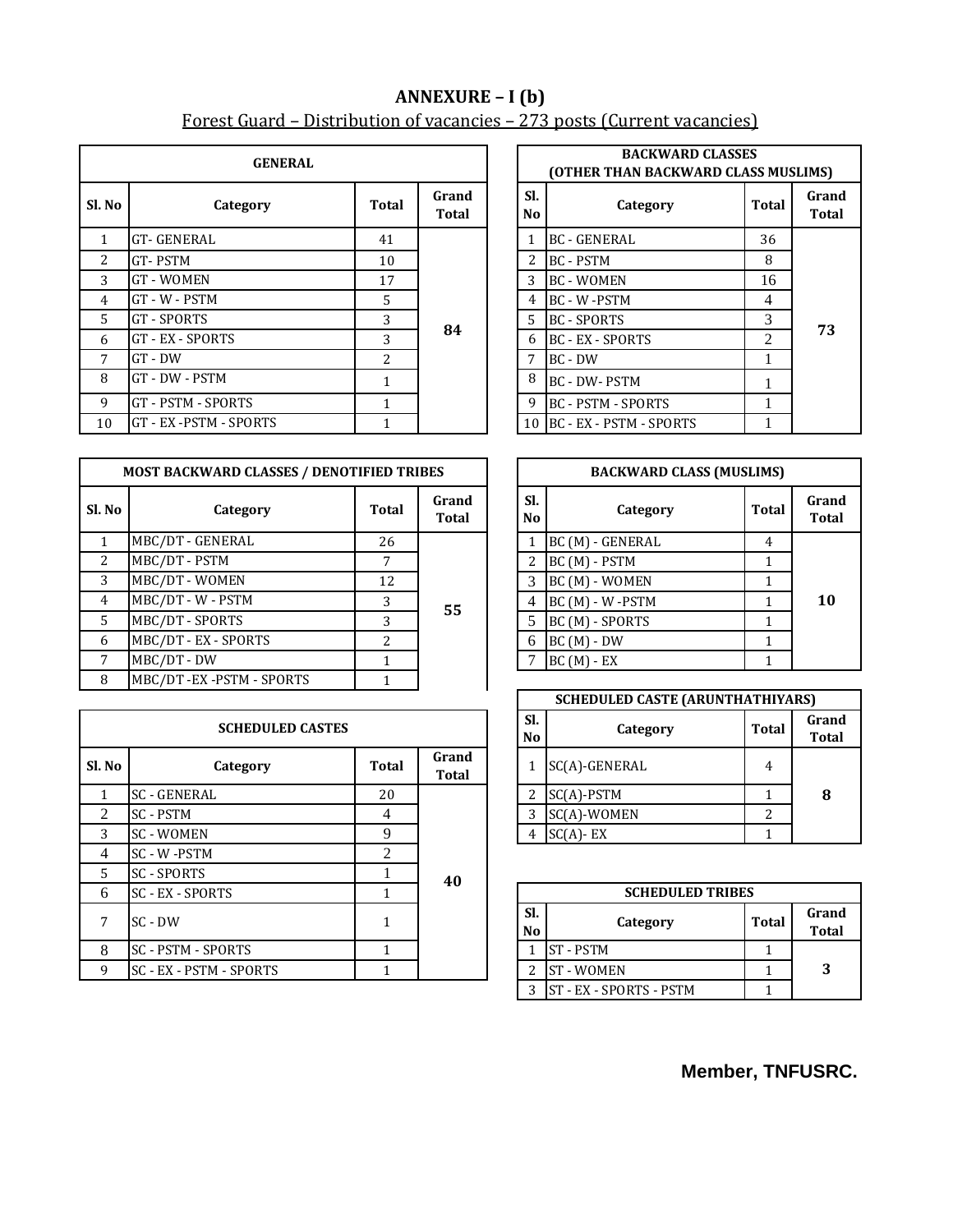## **ANNEXURE – II(a) Forest Guard with Driving Licence** Distribution of vacancies – 51 posts (Carried Forward Vacancies)

| SI.<br>No. | Category                                               | <b>Total</b> | <b>Grand Total</b> |
|------------|--------------------------------------------------------|--------------|--------------------|
|            | <b>MBC/DT - GENERAL</b><br>(Carried Forward Vacancies) | 25           |                    |
| 2          | <b>SC - GENERAL</b><br>(Carried Forward Vacancies)     | 21           | 51                 |
| 3          | SC(A)- GENERAL<br>(Carried Forward Vacancies)          |              |                    |
|            | <b>ST-GENERAL</b><br>(Carried Forward Vacancies)       |              |                    |